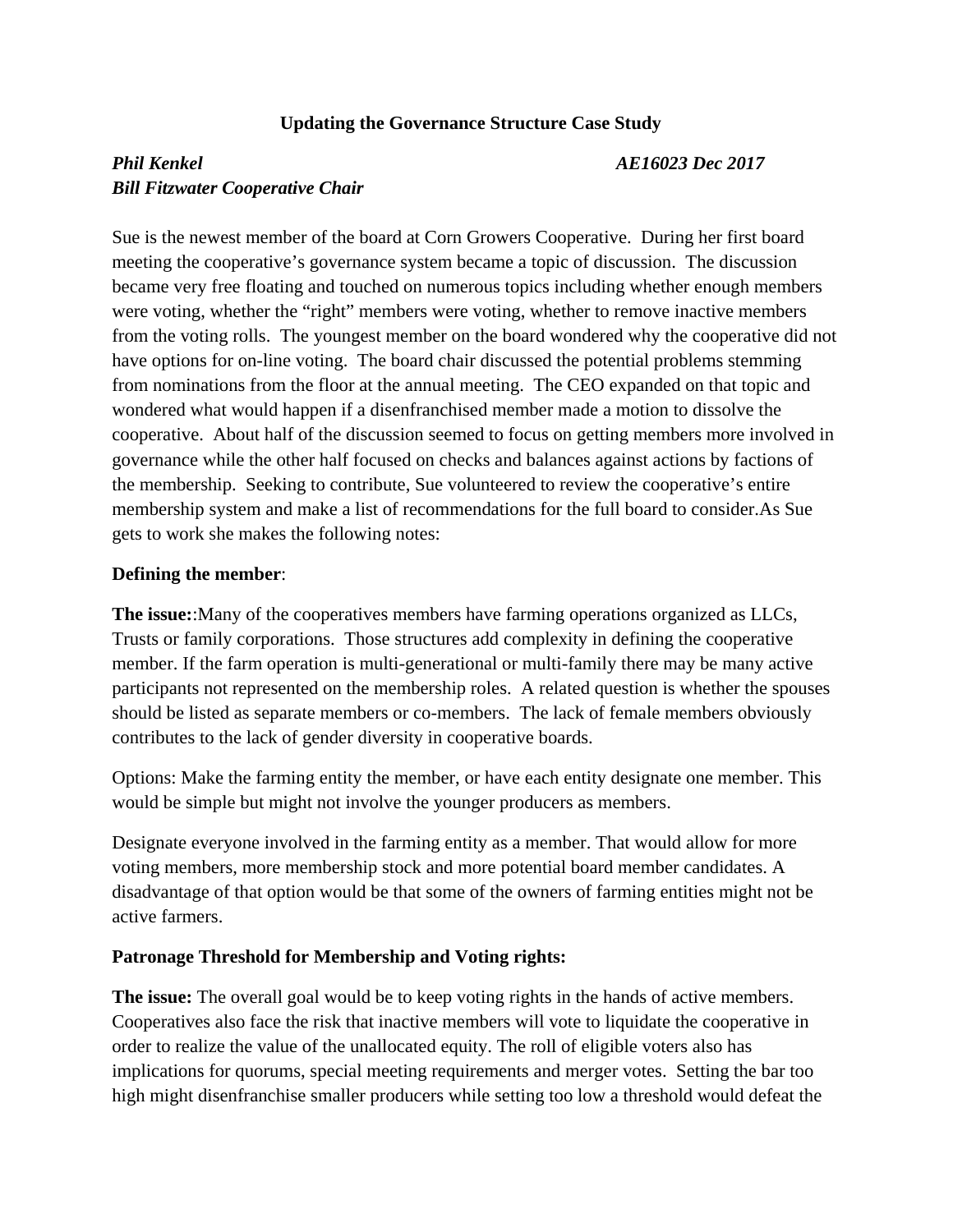point. Multi-year average would lead to lag time in removing inactive members. Any change in the voting structure would have to be approved at the annual meeting, where inactive members are disproportionately represented. Voting structure reform could be controversial.

**Options:** Annual patronage at a specific threshold (\$5,000, \$10,000 or some other level) in order to retain membership. Loss of membership rights would not affect equity Threshold could also be set as a 2 or 3 year average.

# **Mail Nomination of Board Members:**

**Issue:** Mail nominations would ensure that every member perceives an opportunity to run for the board and makes it easier to check that the candidates meet the requirements. Mail nominations make it possible to circulate candidate information prior to the annual meeting. Mail nominations could discourage or even eliminate spur of the moment floor nominations.

**Options**: Mail nominations prior to the annual meeting retaining nominations from the floor, mail nominations with no floor nominations, mail nominations combined with on-line or mail voting and announce winner at annual meeting.

# **Voting in Proportion to Patronage:**

**Issue**: Proportional voting would provide the users which account for the majority of the cooperative's business with more representation in board member elections and special issue votes. While one member-one vote is highlighted in cooperative principles, a number of regional cooperatives use proportional voting.

## **Quorum Requirements for a Special Meeting:**

**The issue:** The cooperative's bylaws specify that the lower of 10% of the membership or 50 members can call a special meeting. That raises the possibility that a relatively small number of members could mount an effort to sell the cooperative to an outside firm.

**Options**: Raise the threshold to 20% for actions not supported by the board. A higher threshold might be a protection against impulsive actions by factions of the membership. Like a fire extinguisher it would be protection for an unlikely event. The change might be a difficult sell to the membership.

## **Restricting Motions at the Annual Meeting:**

The issue: The cooperative has traditionally asked for motions on any new business at the annual meeting. This could potentially be a vehicle for factions of the membership to attempt to drive impulsive votes on special issues. Floor motions do not allow time for the CEO, board or legal council to research the issue and provide information.